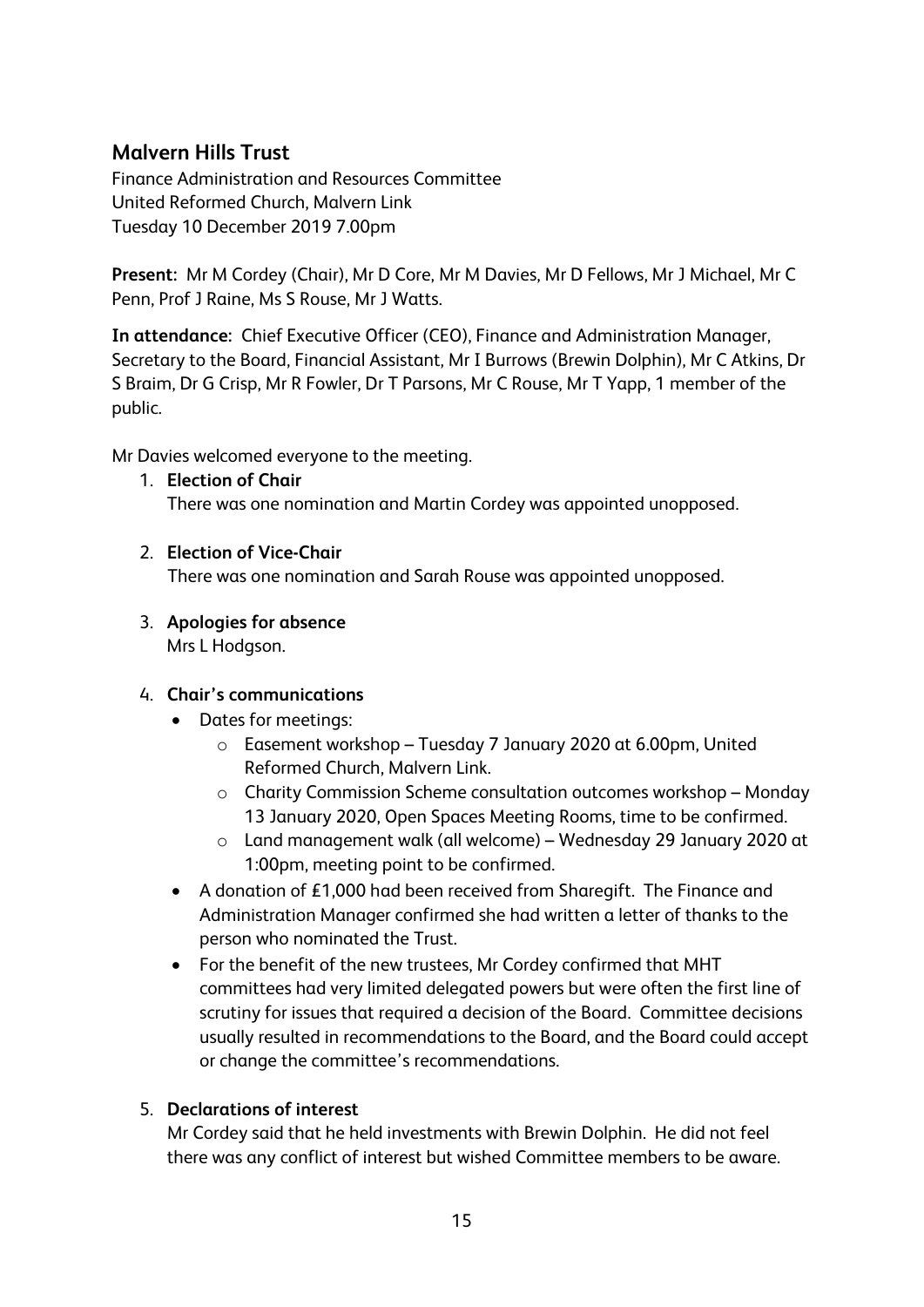Ms Rouse said that District Councillors potentially had an interest in relation the Tourist Information Centre. The Councillors were not involved in the decision not to sell MHT car park passes.

6. **Public comments**

There were none.

7. **Matters arising from the previous meeting 8 August 2019** There were none.

## 8. **Investments**

Mr Cordey introduced Mr Burrows.

# **Portfolio Performance Report**

Mr Burrows went through his written report and commented on the possible impacts of the forthcoming General Election and US/China trade relations. **Consideration of whether to include ethical investment criteria in the Investment Policies**

The Finance and Administration Manager suggested a Working Group be set up to review whether to add ethical investment criteria to the investment policies, with a view to reporting back to the next FAR meeting. Mr Burrows agreed to provide background information to assist the discussions or to attend as required. It was agreed that the working group would comprise the Finance and Administration Officer, Mr Cordey, Mr Core, Mr Fellows, Mr Watts and Mr Michael. Mr Burrows explained that the holding in overseas equities within the portfolio was slightly over the guidelines for the risk category and on the proposal of Mr Core, seconded by Mr Davies, it was **RESOLVED** unanimously to recommend to the Board, whilst keeping to the overall percentage of equities within the investment criteria, to adjust the cap for overseas equities within that category to 45% until the review of the risk categories was carried out.

**Review of Risk Categories** – The Finance and Administration Manager proposed bringing a separate paper on risk categories to the next FAR Committee meeting. She would in the meantime put Brewin Dolphin's explanation of their various risk categories on the members' area of MHT's website. Mr Burrows left the meeting.

# 9. **Management accounts for the 6 months ended 30 September 2019**

The Finance and Administration Manager said that the previous committee had opted to have the general fund breakdown included on page 2 of the management accounts. She felt this made it hard to read. It was suggested that subsidiary tables might be used and the general fund data need not be included in its entirely on the second page. Mr Cordey suggested the Finance and Administration Manager look at the format and make changes as she thought appropriate (time permitting).

The Finance and Administration Manager then went through the paper. The paper had been prepared before MHT was aware of the cost of the tree safety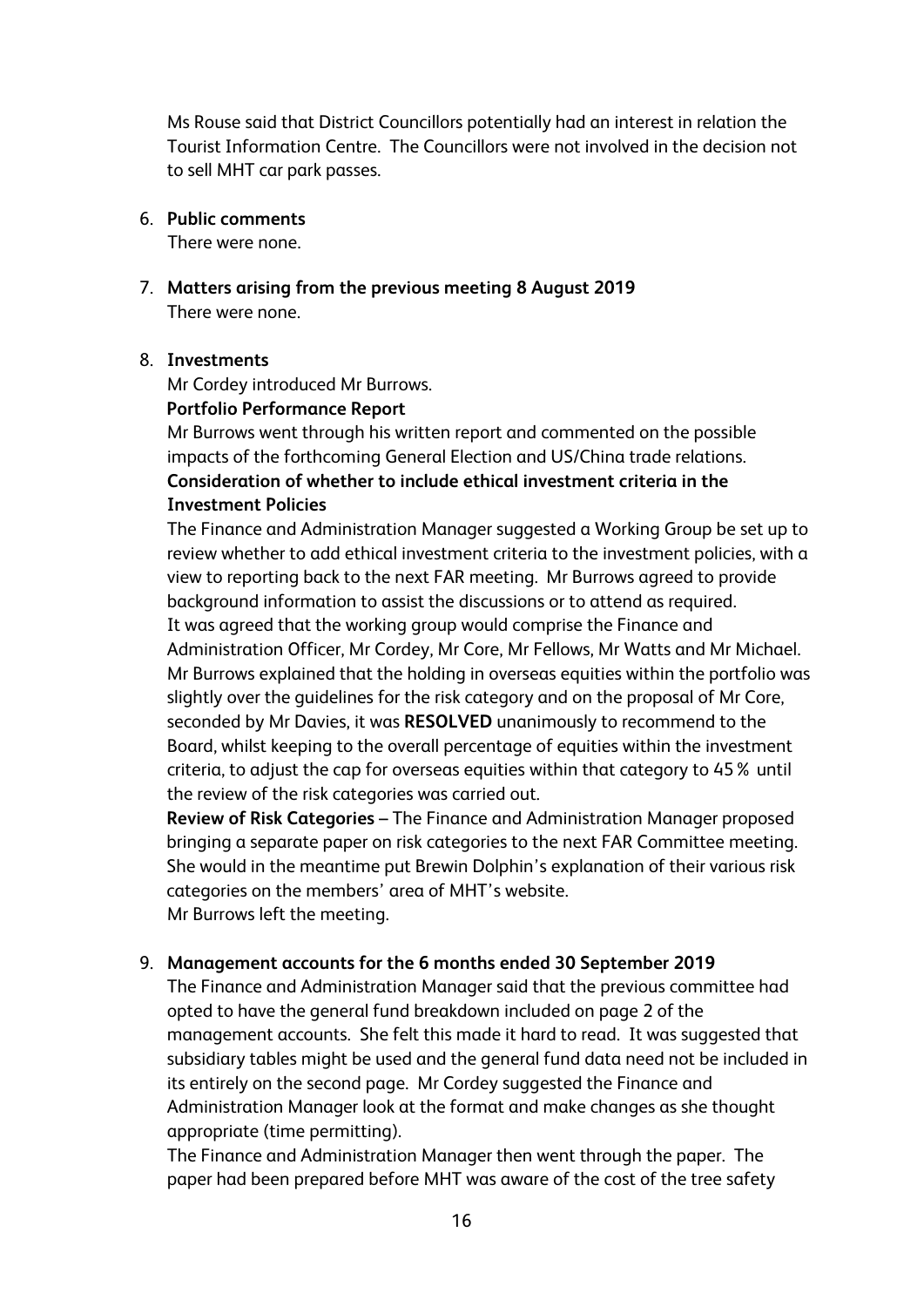work (paper E) and before receipt of a payment of £68,000 from the Rural Payment Agency.

# 10. **To approve General Fund budget and propose the Levy for year ending 31 March 2021**

The Finance and Administration Manager was still awaiting further information. In relation to the pension scheme, she had contacted Worcestershire County Council and the actuary to the pension scheme and they are considering two options for MHT, paying the deficit contributions for next year at the current year's rate, (reducing the total shown in the draft budget by£14,000) or looking at a change to a 15 year write-off period.

Since the budget papers were prepared, Malvern Library had confirmed it would be willing to sell MHT car parking passes (following notice that the Tourist Information Centre was no longer willing to do so). Malvern Library has asked for a 15% commission. This would raise the cost to MHT from £2,000, to £3,000, but this was far less than the cost of MHT having to employ additional staff to sell the passes, and there should be benefits to both organisations from the arrangement. Mr Cordey noted that the draft budget showed a deficit and that the paper included options on page 7 to reduce this. MHT had in the past agreed deficit budgets but in most years had finished the year in a better position than forecast. He did not feel a small deficit was a major issue.

Mr Watts suggested adjusting the depreciation figures in order to reduce the deficit. The CEO explained that MHT has an agreed vehicle replacement policy, and that different types of vehicle had different replacement periods. It was agreed that the issue of depreciation could be revisited.

Mr Watts also suggested discriminatory parking charges. The CEO confirmed MHT intended to look at parking charges after the new meters had been in place for one year, so that data was available to allow usage patterns to be analysed.

The Finance and Administration Manager said the committee could not realistically make a proposal on the levy without the outstanding figures for the budget. On the basis that the committee was happy with the arrangement for the Library to sell car park passes, The Finance and Administration Manager was asked to revisit the depreciation figures with the CEO, and revise the budget when the pension figures were available, on the basis of :

- 3% increase on the levy
- car parking tickets price increase from  $£4.40$  to  $£4.50$
- residents' passes increase from £5.50 to £5.70
- non-residents' passes increase from £37.00 for one car (£14.00 for second car) to £38.00 and £14.50 respectively

The Secretary to the Board asked that, once the revised budget was circulated, it was very important that, if any Board members had issues they wished to raise, they should contact the CEO or the Finance and Administration Manager immediately and not wait until the Board meeting.

On the proposal of Ms Rouse, seconded by Mr Michael, it was **RESOLVED** (1 abstention) to recommend to the Board that: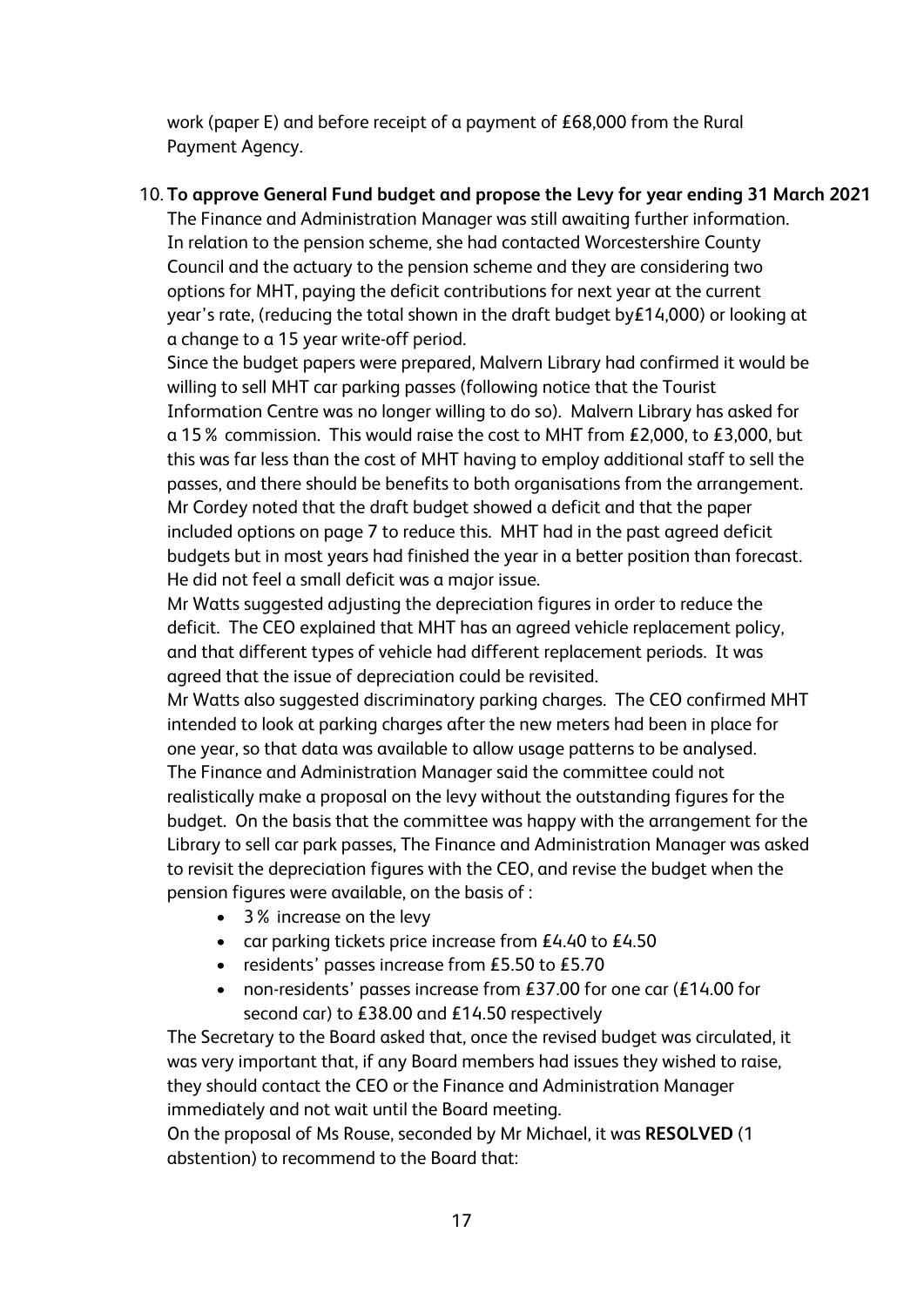The Board approves the designated fund budget for 2020/21 as set out in the papers for the meeting and

The Board approves a budget of £75,000 from the Parliamentary Fund (for the sewage treatment system at British Camp, new bays at Black Hill car park and hedge laying)

### 11. **Worcestershire Pension Scheme**

The Finance and Administration Manager confirmed that she had received an interim report. The committee did not require any further information but would await the final report.

## 12. **Red flag items off the risk schedule**

The CEO reported that there had been no changes to the red flag items since the previous meeting. The Board members required training on GDPR.

#### 13. **Bank mandates**

The bank mandates needed to be updated to reflect the new appointment of Chair of the Board and Chair of the Finance Committee. On the proposal of Mr Davies, seconded by Mr Core, it was **RESOLVED** unanimously to recommend to the Board that the bank mandates be updated to include the new appointees.

#### 14. **To approve unbudgeted cost of 2019/20 tree safety work**

All of MHT's trees close to public highways, major rights of way and car parks were surveyed on a three-year rolling programme by an arboriculturalist. The CEO went through the paper. The cost of work required this year was higher than expected, and the Committee was being asked to approve the cost of part of the tree safety work under its delegated power, so that work could be started. The Board would be asked to approve the remainder of the expenditure at the January meeting.

On the proposal of Prof Raine, seconded by Mr Penn, it was **RESOLVED** unanimously that the Committee authorize additional expenditure of up to additional £3,000 under its delegated powers for tree safety works.

#### 15. **Reports for information**

#### **15.1 Car park takings analysis 2018/9**

The figures in the paper were provided for information and Finance and Administration Manager thanked the Financial Assistant for preparing the analysis.

#### **15.2 Review of major projects**

The CEO went through the paper. The persistent rain had had an impact on a number of projects. The work on the bridleway at Link Common and completion of the access work at the Community Woodland was planned for spring 2020, but was weather dependent. The proposed works at Manor House would be split into two parts because work needed to be carried out at Lower Shed before the Manor House work could be completed. The works at Top Shed had been delayed due to wet weather, but were now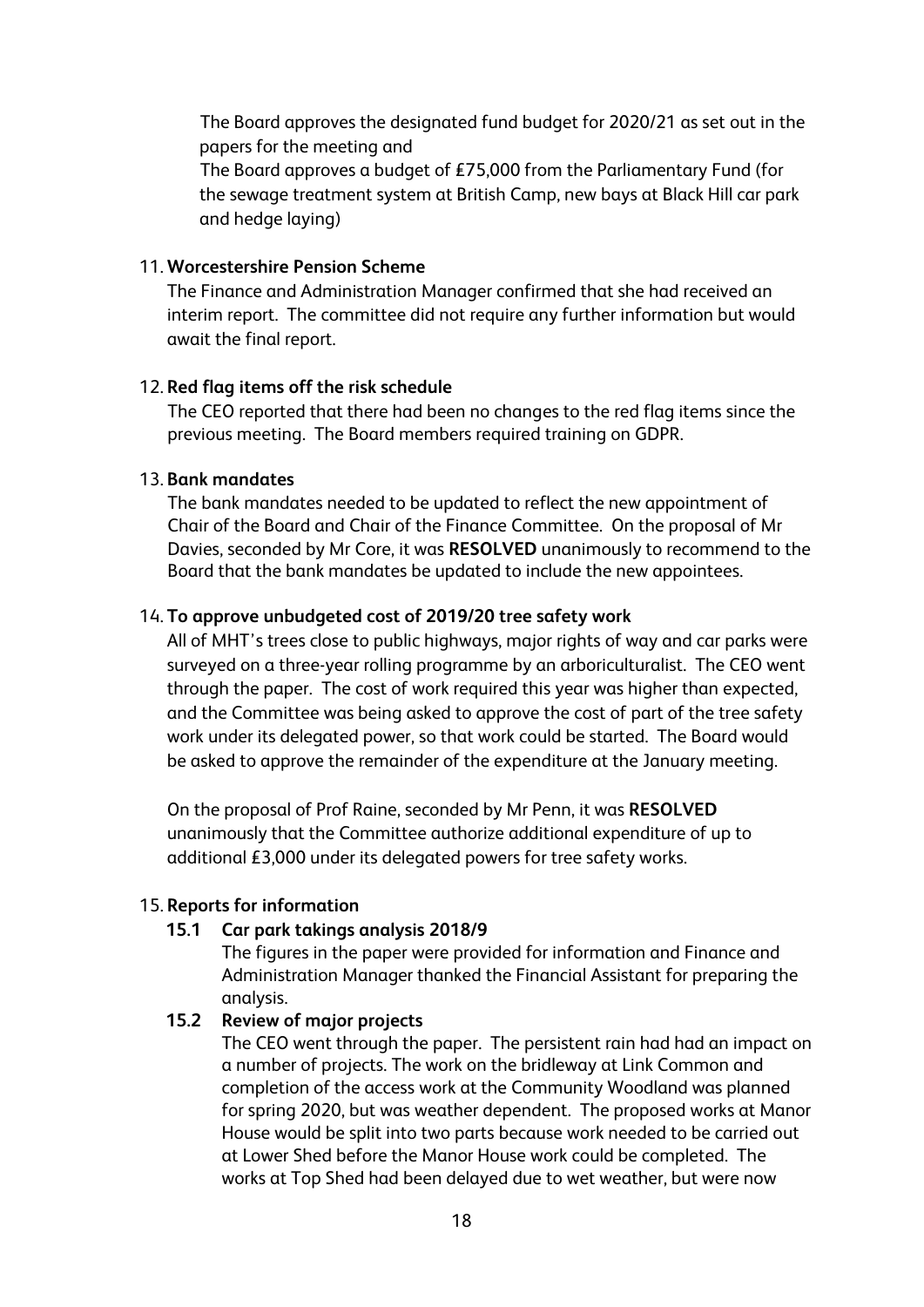planned for the second week in January 2020. The cleaning and maintenance agreement with Herefordshire Council for British Camp and Wyche toilets had been due for renewal earlier in the year. The work was still being undertaken by the Council. British Camp sewage system -the tender was suspended pending receipt of a "Consent to Discharge" licence from the Environment Agency. Building Maintenance Schedule – further works were recommended following the fire inspection. Repairs at Old Hills car park had been completed.

There had been issues with the new tractor, resulting in it going back on four occasions for repairs/replacement of sensors. An extended warranty was being sought.

# **15.3 Charity Commission Scheme costs**

The cost to date was £110, 990. The Secretary to the Board did not foresee any further significant costs at this current stage.

# **15.4 Fundraising**

There has been no further meeting of the Working Group since the last meeting. (Trustee members: Mr Penn, Mr Davies, Ms Rouse) and it was suggested that a meeting should be arranged. Mr Core offered to join the group. The CEO agreed to arrange a meeting.

# **15.5 Exercise of CEO's delegated powers**

The CEO reported he had not used his power in relation to approval of additional expenditures. He anticipated that there might be additional cost in relation to the West of England car park repairs.

## **15.6 Legacy**

The CEO confirmed that two substantial legacies had been received within the last 18 months. Interim payments were still being received from one of them, which to date amounted to £270,000. The CEO said that it was intended to set up a Working Group to look at how to best spend the money and to tie in with the objectives of the Business and Land Management Plans and the donor's wishes. Ms Rouse and Dr Braim agreed to be part of the Working Group and a further volunteer would be sought from the Land Management committee.

## 16. **Urgent business**

There was none.

## 17. **Date and time of next meeting**

Tuesday 11 February 2020 7pm.

## 18. **Confidential item**

On the proposal of Mr Cordey, seconded by Ms Rouse, it was **RESOLVED** to exclude the public for discussion of items 19 on the agenda on the grounds that publicity would be prejudicial to the public interest by reason of the exempt or confidential nature of the business to be transacted (commercially sensitive).

## **CONFIDENTIAL**